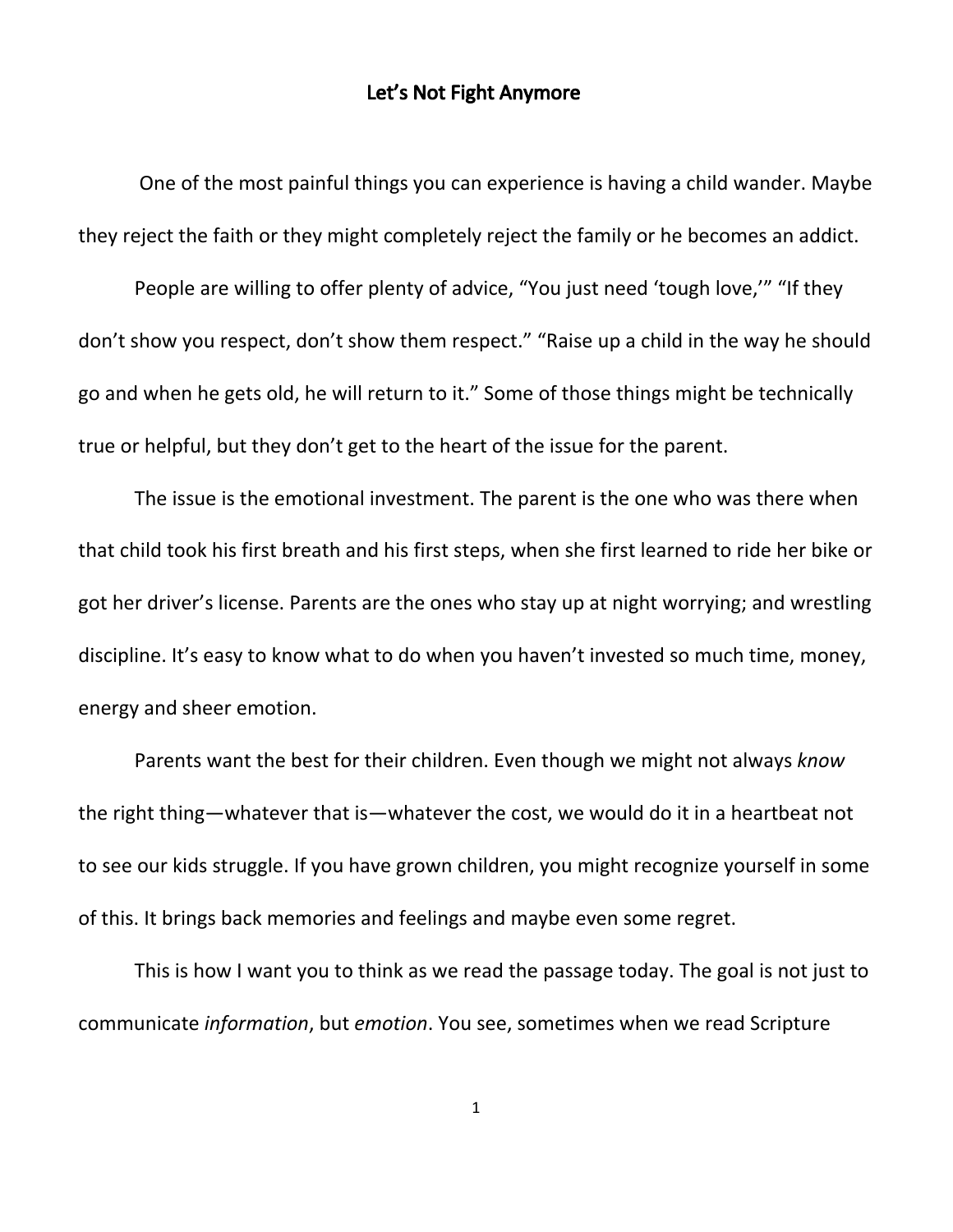strictly for information, it can be academic and impersonal and we don't really "get it." That's because sometimes in order to understand, you can't just read the words, you have to *feel* them. If you can't *feel* them, you don't *understand* them.

I want you to turn to Matthew 23 one more time as we conclude our series called "Versus." We called it that because we're witnessing what is essentially a one-sided fight between Jesus and the Pharisees. And in it we've talked about hypocrisy and self-righteousness. We learned that faithfulness to God isn't just religious practice, but it's mercy, justice and faithfulness. And we learned that appearing good is costlier than begin good. Jesus brings all this up while laying into the Pharisees.

So, after hearing Jesus' diatribe, what emotion was Jesus feeling? Most of us would say Jesus was *angry*. And that seems to be right. But there's an emotion that runs much deeper for Jesus that comes out in this passage today. That emotion is love. You seldom get anger without love because, as the great Jewish writer Elie Wiesel wrote, *"the opposite of love is not hate, it's indifference."* Love generates strong feelings and Jesus obviously has strong feelings here. So, let's read. [Vs 37-39].

Now, if you've been following along the past few weeks, you might notice that this last section is very different than the rest in a couple of ways. First, you'll see that Jesus' *tone* changes. Throughout most of the chapter, Jesus is obviously angry. But then when we come to this section, his tone shifts from anger, to *longing*.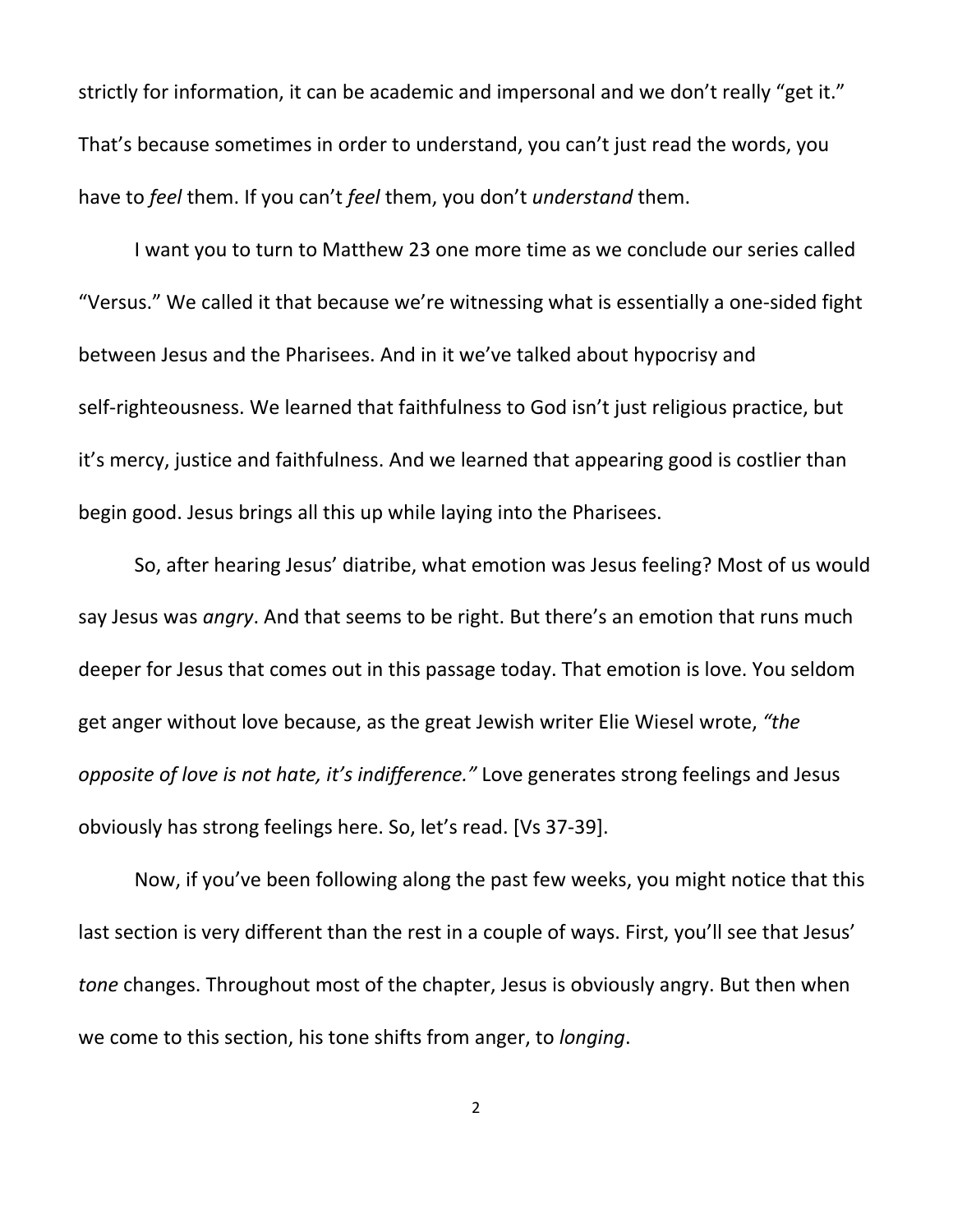In verse 37, Jesus paints a word-picture of a hen gathering her chicks under her wings to protect them from the elements. It's a tender image that communicates his care and compassion for his people. The tone is very different.

But, second, you might notice a change in *perspective*. Here's what I mean. Up to this point, it's Jesus versus the Pharisees. But in *this* section, it's like he zooms out and gives us a birds-eye view. We see the perspective shift in three ways.

First, the *audience* changes. Notice, in verse 37 he's no longer talking just to the Pharisees, but "Jerusalem." Why is that? Well, Jerusalem is the capital city of Israel and the holy city of Judaism. It was the place where the king lived—when Israel had a king—and it was the center of Jewish worship. So, now rather than just the Pharisees, Jesus shifts his attention to all of Israel.

Second, the *speaker* changes. It's interesting that in this lament, Jesus says to Jerusalem, "How I've longed to gather your children as a hen gathers her chicks under her wings..." This isn't the kind of thing an ordinary guy says. You don't even hear it from human leaders. You know where you do see this? Places like Psalm 57:1 where David says to God, "I will take refuge in the shadow of your wings…" or Psalm 91:4, which says God will "cover you with his feathers, and under his wings your will find refuge..." or Isaiah 49:5 that says that God "will gather Israel to himself." Jesus is no longer speaking as a rabbi chewing out a group of religious leaders, he's speaking as God himself.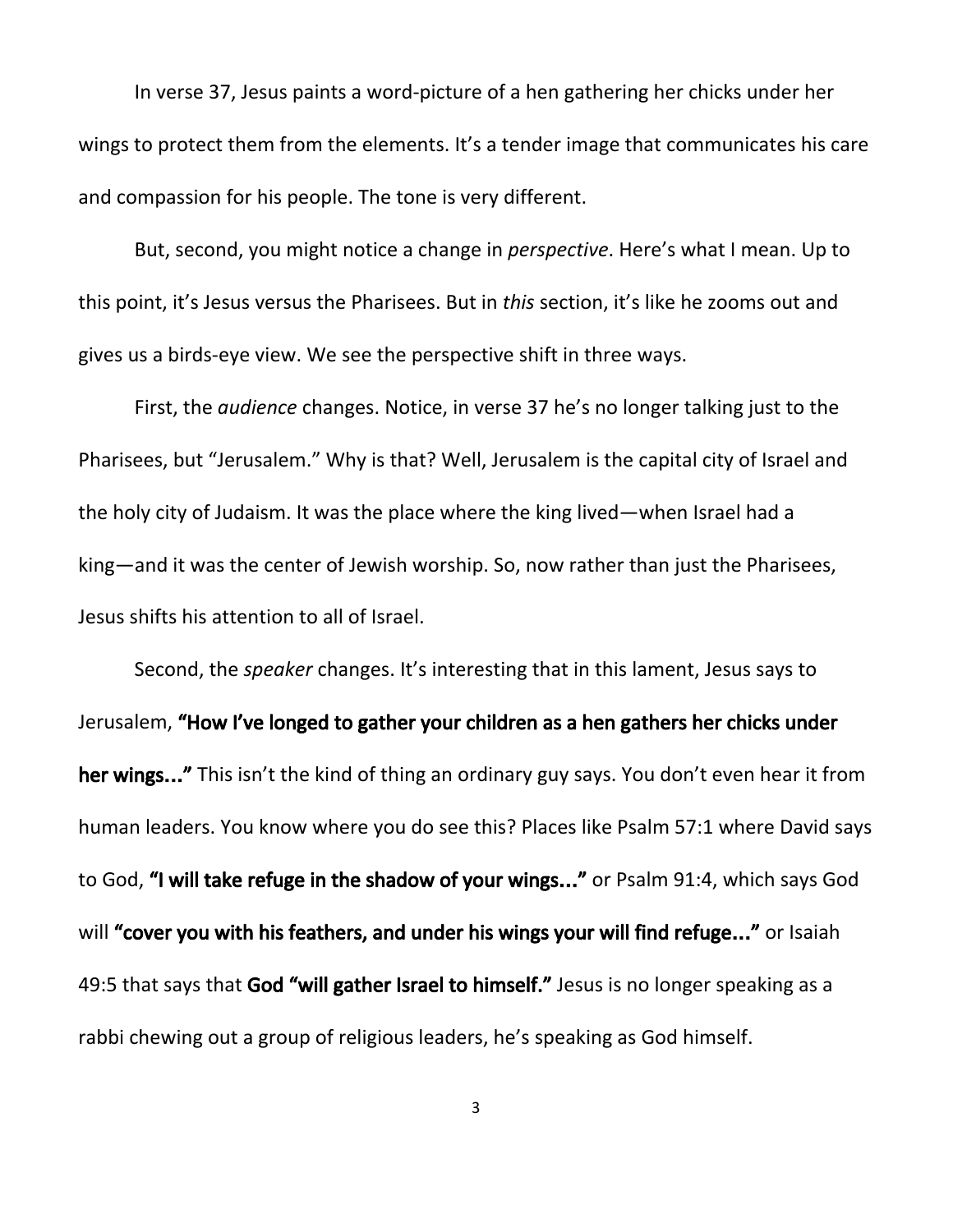Third, the timeline changes. In verse 37, he says, "Jerusalem, Jerusalem, you who kill the prophets and stone those sent to you, how often I have longed to gather your children together..." What's strange about this is that Jesus' ministry was only about three years, but he's talking like he's tried for a very long time to bring Israel around. Jerusalem hadn't killed a prophet in centuries. Jesus is doing something much more significant than chewing out a few bad leaders. What's happening here is part of a much bigger story. So, what's that story?

Well, a few weeks ago, we said that people often believe Jesus' teachings were revolutionary—that everything was new and that the people of Israel had never heard it before. But when we look closer, we find that Jesus taught very little that wasn't already taught in the Old Testament. More often than not, when he teaches people how to live, he's simply calling the people back to what God had been saying for thousands of years.

Now, this might be a surprise to some people, but it shouldn't be because we know that Jesus is the *fulfillment* of the Old Testament. The writer of Hebrews says it this way, "In the past [OT] God spoke to our ancestors through the prophets at many times and in various ways, but in these last days he has spoken to us by his Son..." What I want you see in Matthew 23 is that Jesus isn't just angry because of what he'd seen from the religious leaders over the last couple of years. He's angry because they're continuing a pattern of disobedience that has spanned thousands of years.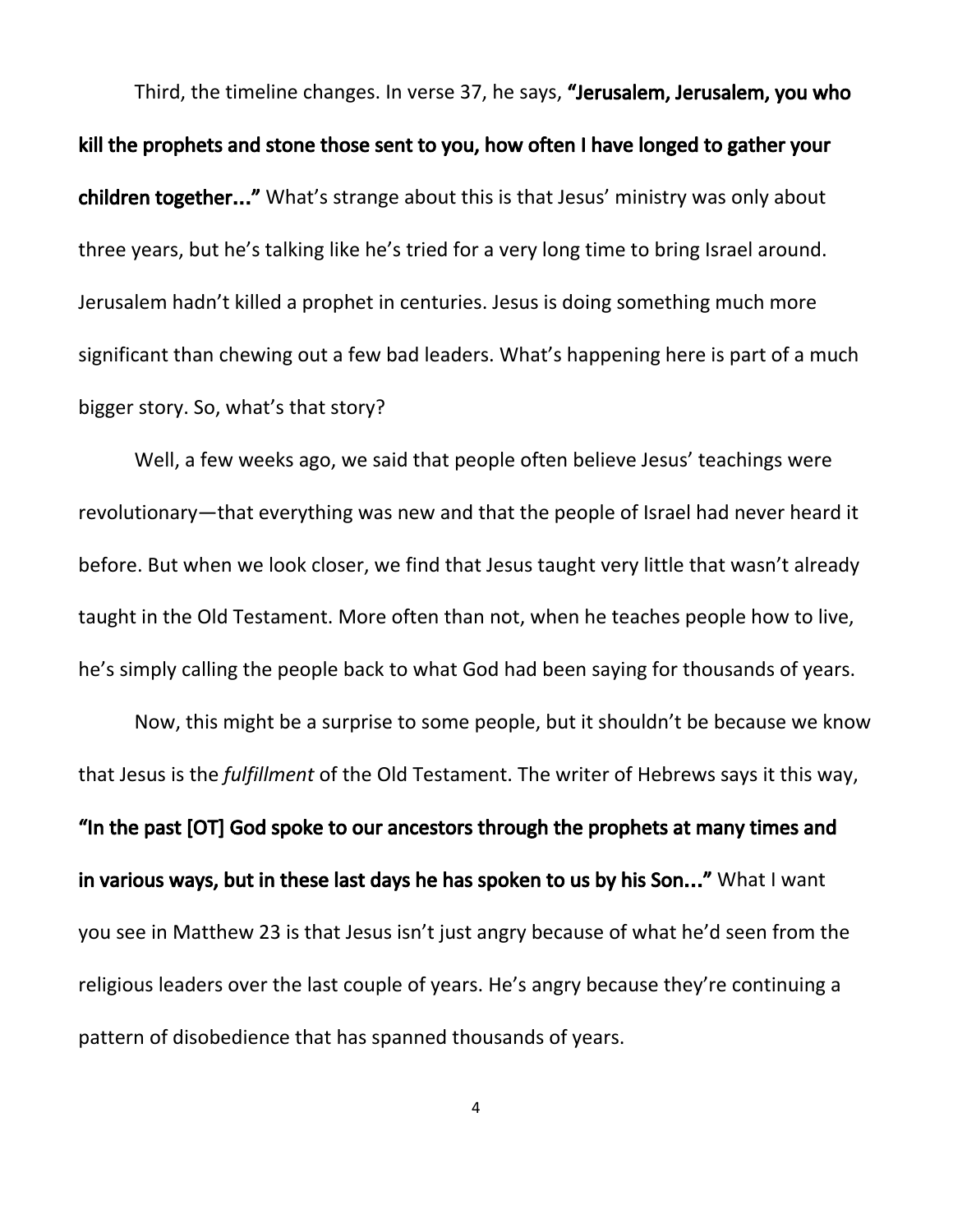If Jesus didn't *care* about Israel, he wouldn't be bothered by their self-destructive behavior. But it's obvious that he does. And just like a parent whose heart breaks over their wayward child, Jesus expresses God's love for his children.

Picture for a minute, the image Jesus uses of the hen gathering her chicks under her wing. The chicks going every which way, hopping around, pecking at the ground, chasing the most interesting thing that happens to come into sight. That's a great description of Israel throughout the Old Testament. In fact, when Jesus says, he's longed to gather Israel's children, but they were not willing, he was thinking through the history of the people of Israel. God wanted to gather Israel, but Israel continually wandered. Let's look at some of the ways they wandered.

First, they wandered by *worshipped the idols of their day*. Israel was hopelessly influenced by the people around them, and it's easy to see why. In order to be faithful to God, Israel would have to stand out from the nations around them in some very significant ways.

For one, they were the only religion in the world that believed in only *one* God. The other religions believed in a pantheon of gods or tribal gods that warred against each other, so they were always praying to their gods for protection from other gods. And it would have been tempting to doubt or to pray to one of the tribal gods for protection—just in case. It couldn't hurt, could it?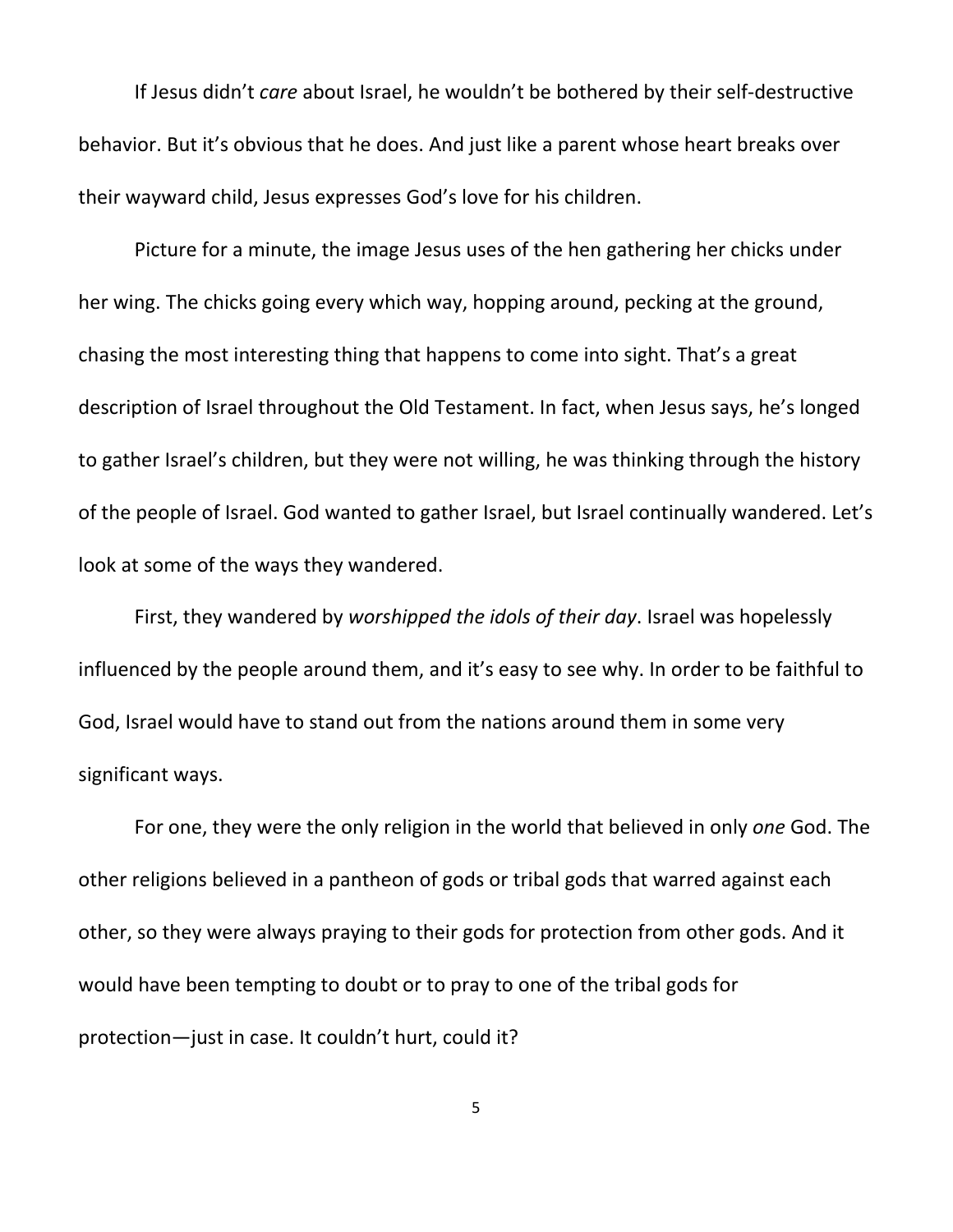Also, pagan religion was all about the ritual. The gods had no ethical expectations. Make the right sacrifices and do the proper rituals and live how you want. In fact, immorality like ritual prostitution, orgies and even human sacrifice were part of their worship. But for the God of the Bible, it was never about the ritual. Over and over what God says he really wanted from his people was to "act justly, love mercy and walk

## humbly with God."

It was incredibly hard for them not to stray when they were all alone among the other religions. Many of you know how hard it is not to fall into the same patterns as the people around you. God knew it would be hard. That's why God commanded Israel to separate themselves from the other nations. But they couldn't resist the temptation to chase the idols of their day.

Second, they wandered by *focusing on political power and rejected God as their King.* This is a storyline in the Old Testament that many people know, but don't realize just how significant it is in the story of Scripture. The story is in 1 Samuel 8. From the beginning, Israel had been ruled directly by God with prophets and judges as God's mouthpiece to the people. But in 1 Samuel 8, as the prophet Samuel was getting older, the people of Israel asked Samuel to give them a king like the other nations.

Samuel thought they rejected him, but here's God's response, "Listen to all that the people are saying to you; it is not you they have rejected, but they have rejected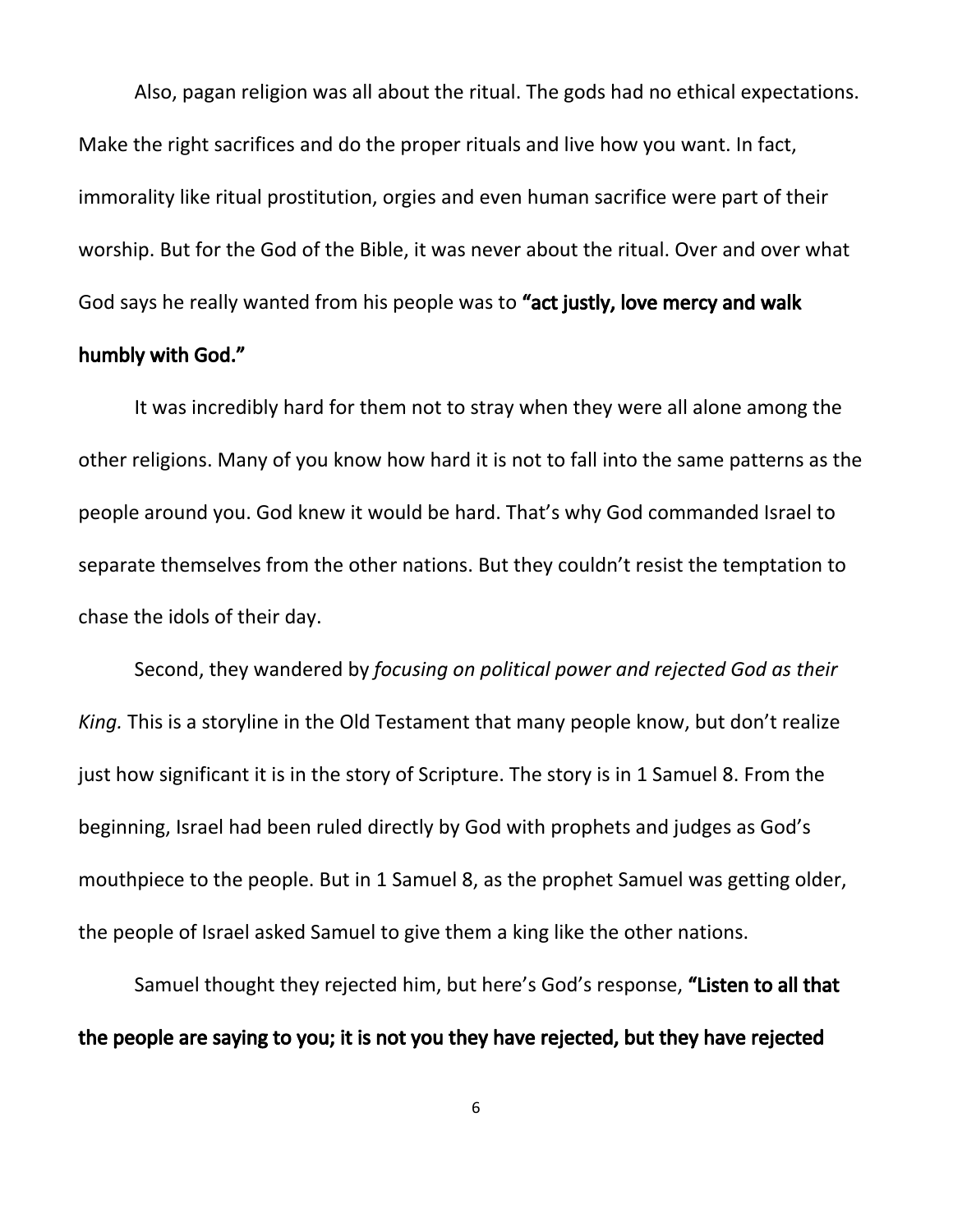me as their king. As they have done from the day I brought them up out of Egypt until this day, forsaking me and serving other gods, so they are doing to you." (vs. 7-8)

Then God warned the people. Once you get a king you'll pay the price. He'll take your daughters for his harem, and your sons for his army. He'll take your land and lead you into war. But the people still wanted a king—look at what they said, "No!" they said. "We want a king over us. Then we will be like all the other nations, with a king to lead us and to go out before us and fight our battles." (vs. 19-20) From that moment, with a few momentary exceptions, the focus of the kings was on power, prestige, and autonomy—not to be the people God chose to bless the nations. God wanted to gather them. He wanted to be their king, but they were not willing.

The third way they wandered is that they *loved religion more than they loved God or neighbors.* This was Jesus' strongest criticism of the Pharisees, but the roots go all the way back to the people of Israel.

Another significant, but forgotten storyline from the Old Testament happens in 2 Samuel 7. Things were going well for King David and Israel, so David had some time to think. He looked around at how nice his palace was and then thought about the fact that Ark of the Covenant, which symbolized God's presence was still in a tent. He thought, *"That's a travesty. God deserves so much more. I'm going to build him a Temple."*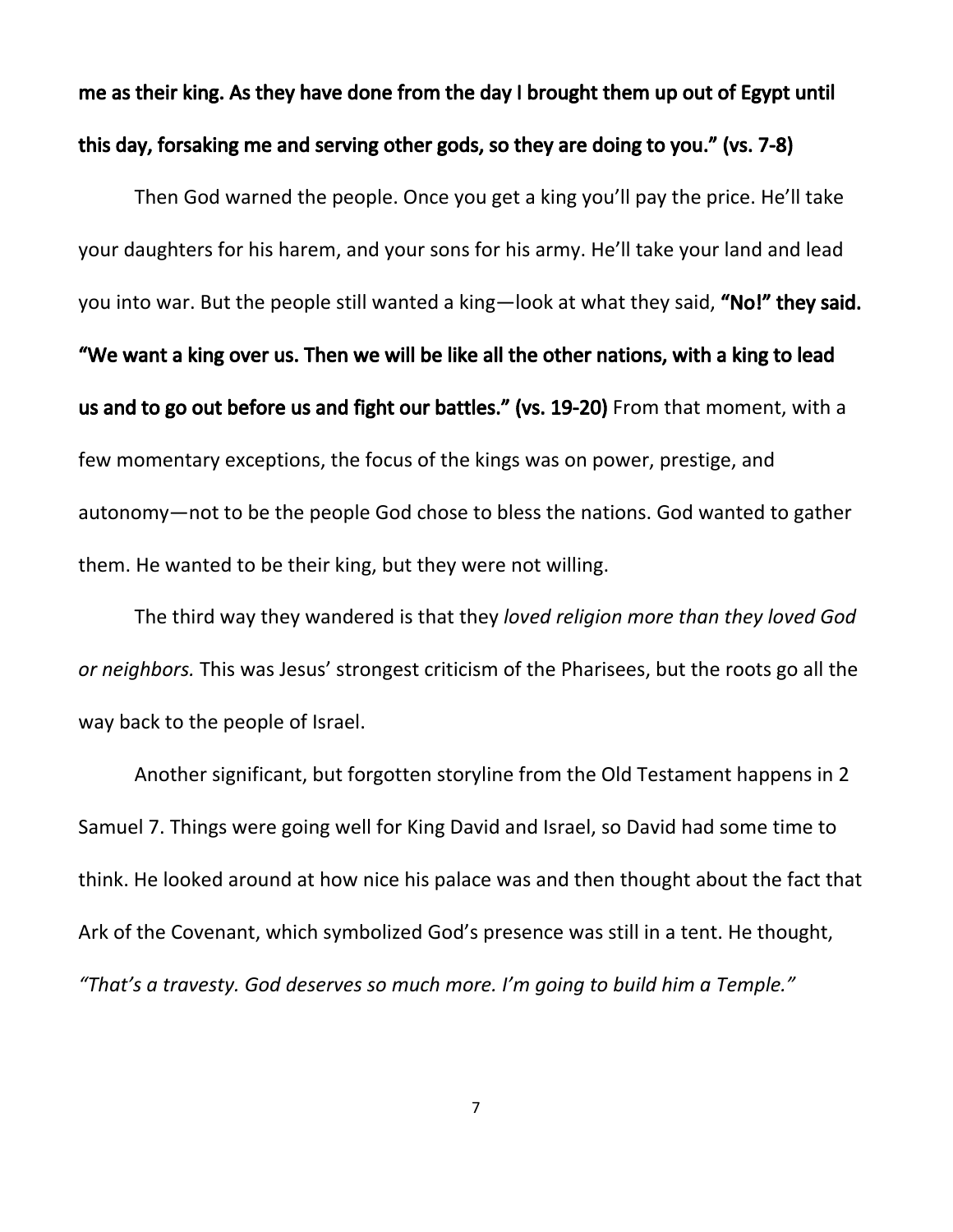We think, that's a nice gesture, but look at God's response, **"<sup>6</sup>I have never lived in** a house, from the day I brought the Israelites out of Egypt until this very day. I have always moved from one place to another with a tent and a Tabernacle as my dwelling. <sup>7</sup>Yet no matter where I have gone with the Israelites, I have never once complained to Israel's tribal leaders, the shepherds of my people Israel. I have never asked them, "Why haven't you built me a beautiful cedar house?"'

In other words, "I've never had one and I don't want one." But God appreciated David's heart so he agreed to let his son Solomon build one. But once it was built, the Temple rather than God himself became the center of their worship.

This is why later, when Israel was threatened by Babylon, some prophets were saying, "God will never let us be taken because we have the Temple here. God will certainly protect his house." But God said told them through the prophet Jeremiah, "'Hear the word of the Lord, all you people of Judah who come through these gates to worship the Lord. <sup>3</sup>This is what the Lord Almighty, the God of Israel, says: Reform your ways and your actions, and I will let you live in this place. <sup>4</sup>Do not trust in deceptive words and say, "This is the temple of the Lord, the temple of the Lord, the temple of the Lord!" <sup>5</sup>If you really change your ways and your actions and deal with each other justly, <sup>s</sup>if you do not oppress the foreigner, the fatherless or the widow and do not shed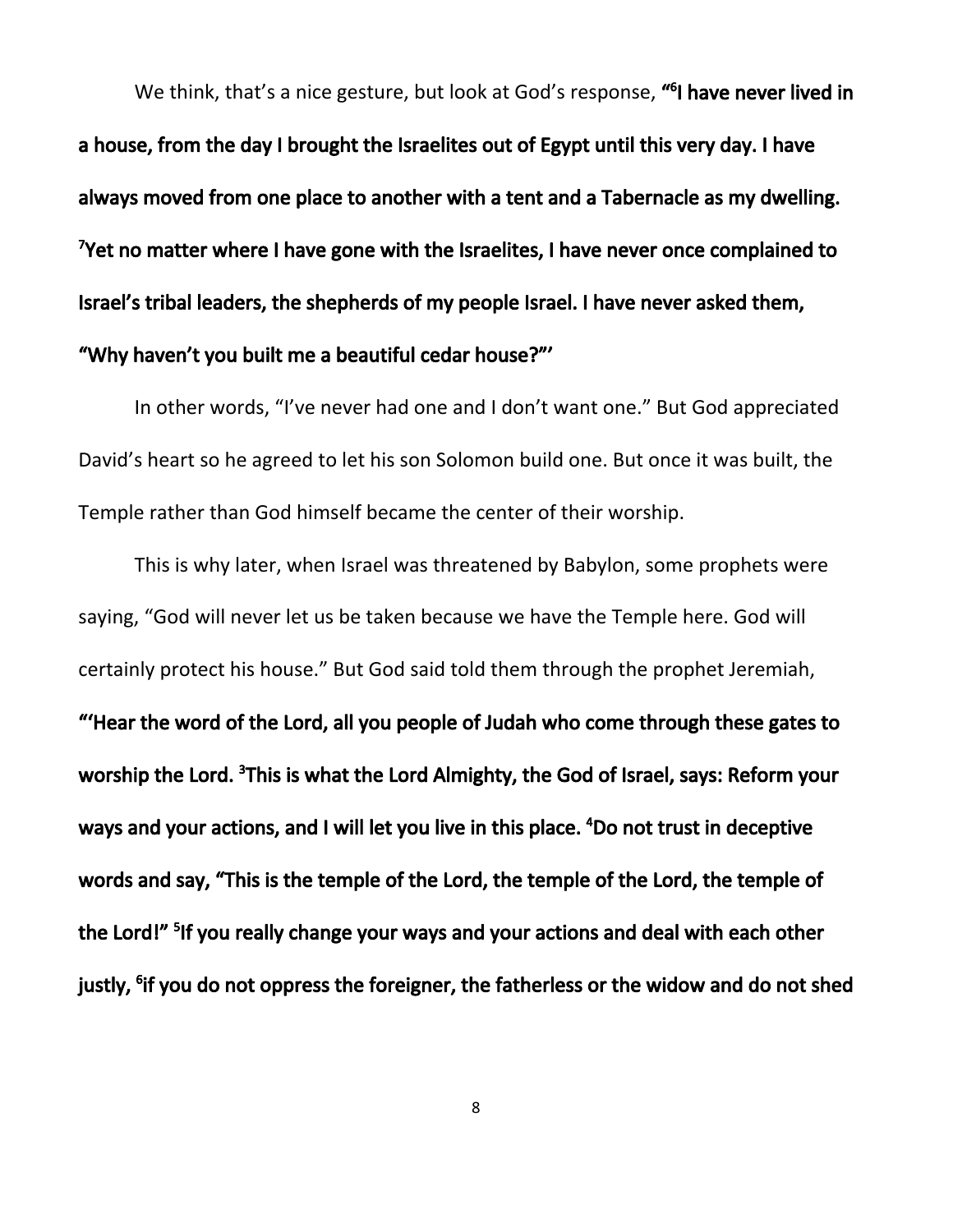## innocent blood in this place, and if you do not follow other gods to your own harm, <sup>7</sup>then I will let you live in this place, in the land I gave your ancestors for ever and ever."

Some people, including the Israelites viewed religious practice as something like a swear jar. You know what I'm talking about, right? If someone, or if a family feels guilty because they swear too much, (or some families do it with insults), they have a jar in the house and if they swear, they have to put a dollar in the jar.

Now, the point of the jar is to making swearing costly and to hopefully, get the family members to speak better. But I've known guys who just stick a 20 in the jar at the beginning of the week so they can say what they want. That misses the point completely. But there are also people who use religion this way, too.

But God never intended religion to be this way. And you can see this just a chapter back from our passage today in Matthew 22. The Pharisees asked Jesus what is the greatest commandment in the law. His answer was this, "Love the Lord your God with all your heart and with all your soul and with all your mind. This is the first and greatest commandment. And the second is like it: 'Love your neighbor as yourself.' All the Law and the Prophets hang on these two commandments." Jesus knew that if he stopped with the first commandment, the Pharisees in the their self-satisfied way, would believe their religious ritual proved they loved God. But they didn't love God's creation. Again, this wasn't new teaching from Jesus. God had been telling them this all along. But they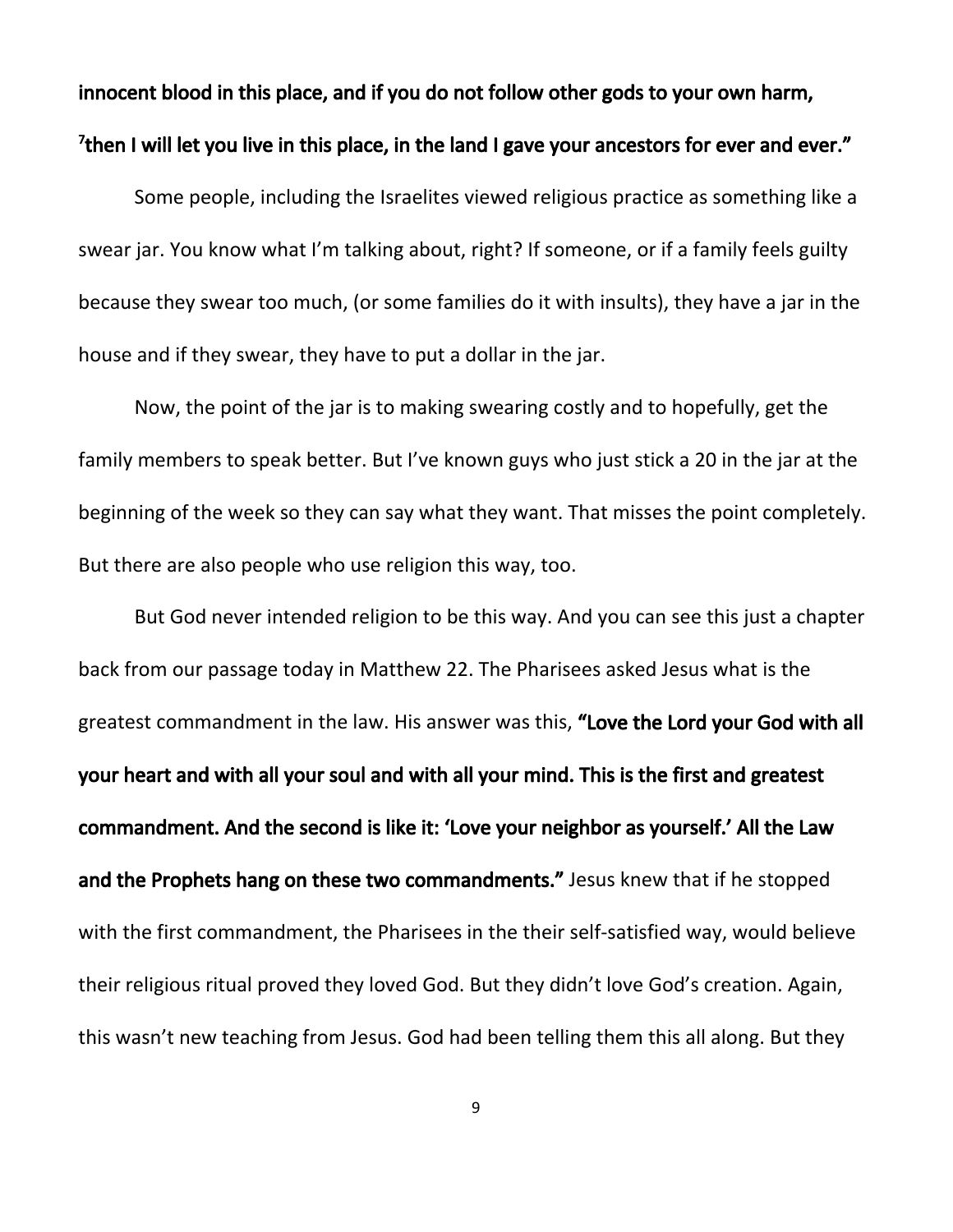missed it. Israel, almost from the beginning through the time of Jesus wandered. And Jesus laments his wayward children.

Remember earlier, I said that Jesus didn't teach anything that hadn't been taught in the Old Testament? Well, that's not entirely true. But you have to understand that Jesus wasn't *against* the Old Testament, he *fulfilled* it. The Old Testament shows how God worked to gather his people and Jesus was the culmination of that plan.

But watch how it happens. Matthew 23:38, Jesus says, "Look, your house is left to you desolate." I know that sounds cryptic, but the *house* Jesus is referring to is the Temple. And he means that it's about to be destroyed. Essentially, Jesus is warning them of the coming judgment of Israel, just like you see in the Old Testament. But understand that God never directly punished Israel, he simply removed his protection and allowed the natural consequences of their choices. The last judgment on Israel was when Babylon came and took them into captivity and seemingly ended Israel's kings.

And now, if you continue to read through chapter 24 notice the conversation that follows this is a conversation about the destruction of Jerusalem and the Temple at the hands of the Romans.

Now, Jesus doesn't get any great satisfaction from this. If your image of God's judgment is God raining down fire with a sinister laugh, "I told you I'd get you!" Then you have the wrong impression. Remember this is a father longing for his wayward child to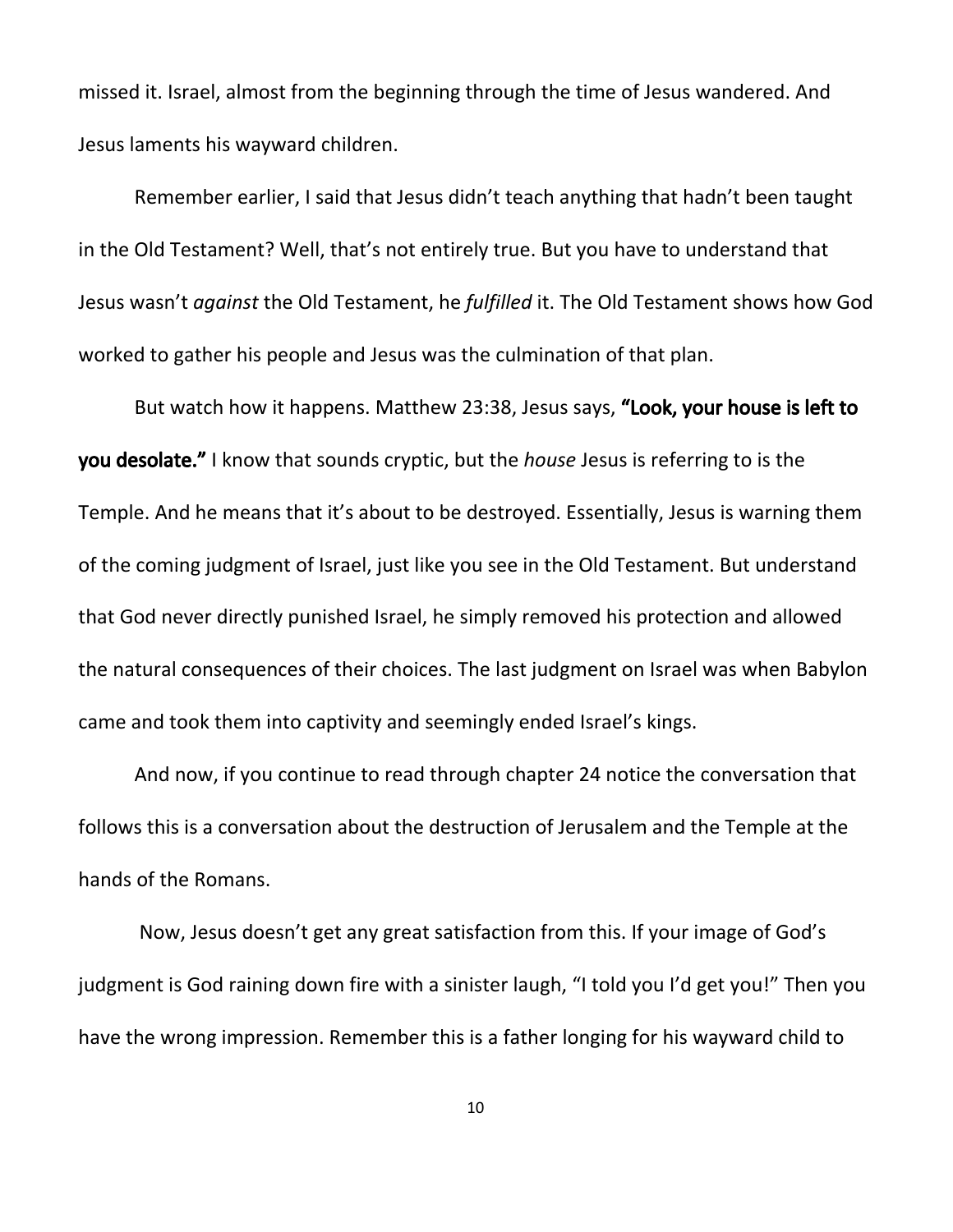return, but he knows the only way it might possibly happen is for him to feel the consequences of his action. But here's the incredible thing: Despite the fact that this is a painful process, the beauty is that God redeems it not just to bring about the redemption of the Jews, but to redeem the whole world. How did he do it?

God wanted to be Israel's God, but Israel rejected him and worshipped idols. So, God forgave our idol worship and became human in the person of Jesus to be the perfect image of God on earth.

God wanted to be Israel's king, but Israel rejected him and chose other kings. But the kings they chose only led them in to exile. Even in their exile, Jesus came as the Messiah, or Christ, which means "anointed King." But it wouldn't be long before they rejected Jesus as well. In fact, as he hung upon the cross, there was a sign hanging over his head and do you remember what it said? "This is Jesus, King of the Jews."

But after three days in the grave, he rose again and that resurrection was the proof or vindication that through Jesus, God has come down now rules his people directly. But he wasn't just the king of Israel, he became the king of humanity.

The Apostle Paul says this in Philippians 2. Because of Jesus' death and Resurrection, "<sup>9</sup>God exalted him to the highest place and gave him the name that is above every name, <sup>10</sup>that at the name of Jesus every knee should bow, in heaven and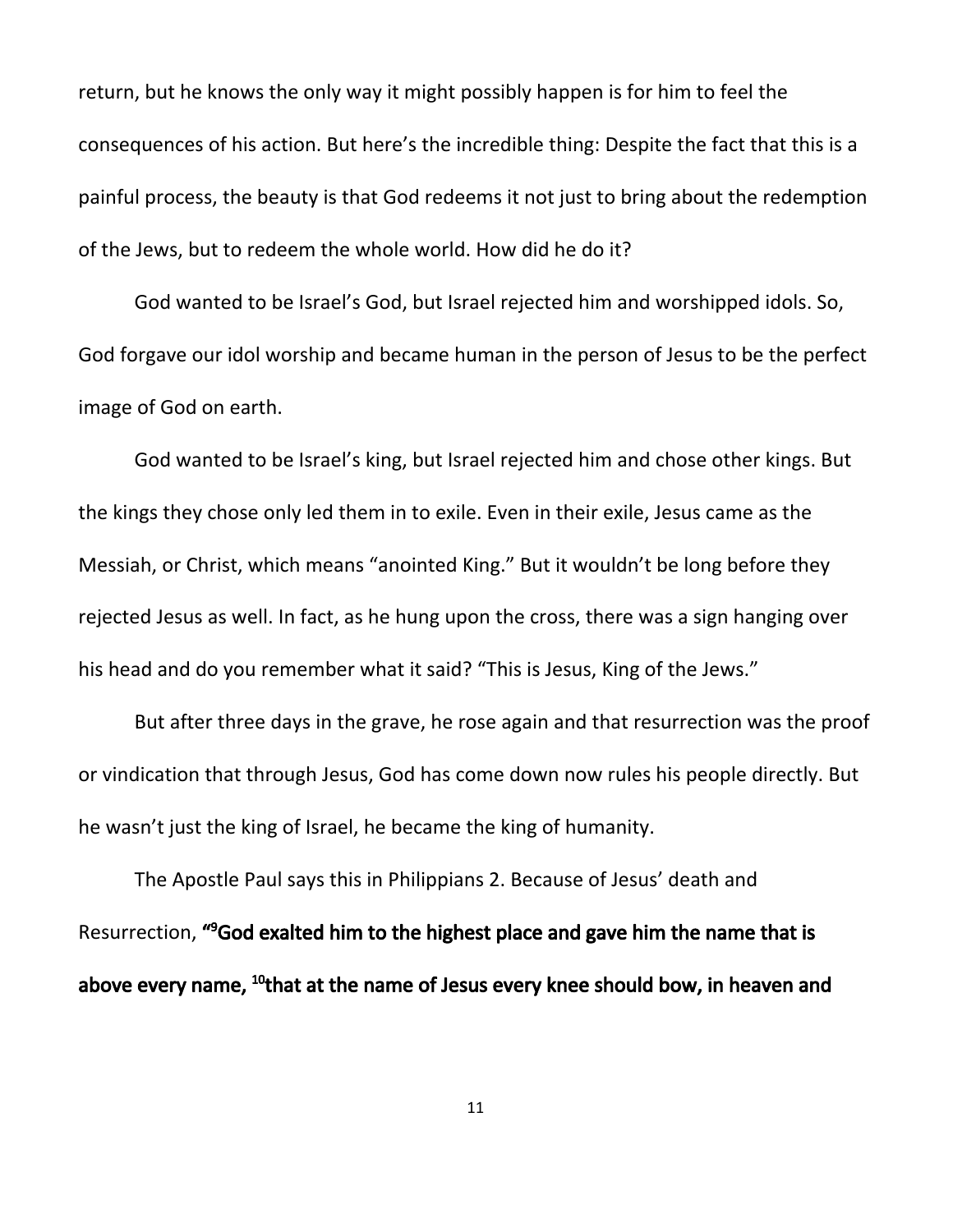on earth and under the earth, <sup>11</sup>and every tongue acknowledge that Jesus Christ is Lord, to the glory of God the Father."

And God didn't want religion as a mediator between him and his people. But we rejected direct relationship, so God set up religion. But, what Jesus predicted in Matthew 23 and 24 about the destruction of the Temple came true in AD 70 when the Roman General Titus came and destroyed the city and the Temple and put an end to Temple worship. Because the new king Jesus ushered in a way of life that had no more need for a Temple. It has no more need for sacrifice because God, through Jesus forgives his people.

What that did was give us direct access to God. 1 Corinthians 3:16-17 says, "<sup>16</sup>Don't you know that you yourselves are God's temple and that God's Spirit dwells in your midst? 17 If anyone destroys God's temple, God will destroy that person; for God's temple is sacred, and you together are that temple." The Church has become the Temple—not the building but Jesus says that "where two or three are gathered together in my name, there I am with them." (Mt 18:20)

What I want you to see is that Jesus didn't just lament people's wandering, he set out to change it. Jesus gathers his people under his wing by forgiving our wandering and by removing the barriers of kings and temples and he deals with his church directly and he is calling us back to what he's always called us to—not to religious duty and ritual, but to "act justly, to love mercy, and to walk humbly with our God."